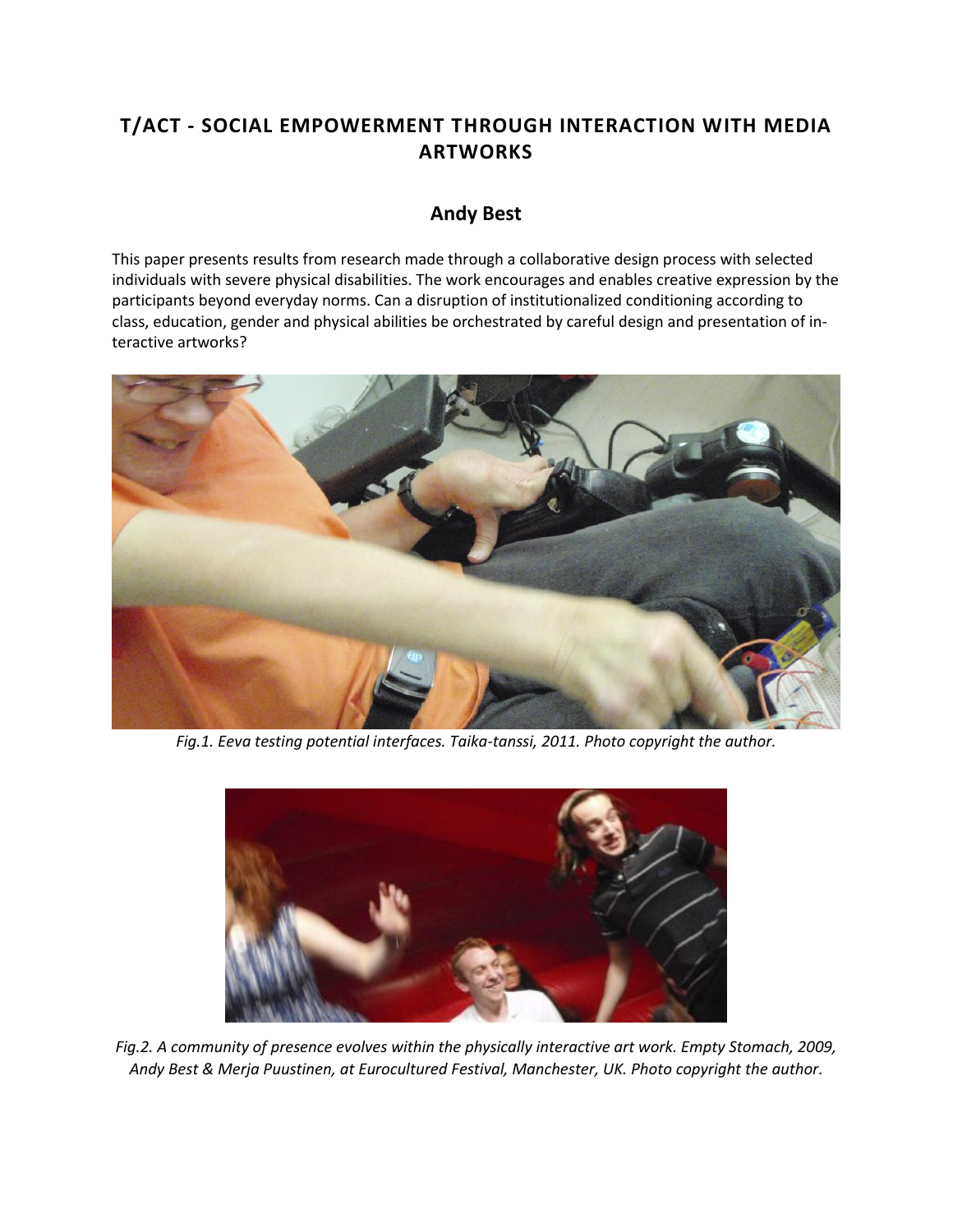

*Fig.3. Sirpa testing a small drum and sensor. Taika-tanssi, 2011. Photo copyright the author.*

Our current lifestyle is focused and reliant upon media technologies. Our lives are organised through and by technology, such that we can easily forget the importance of physical social interaction rather than which are mediated by online social networks. Instead of being empowered by technology, humans are enslaved to its seductive powers. Is it possible to move away from this focus on the technological and rather discuss the act of using the interface and the product of that action and the content? Does access to media technology in itself empower the participant, particularly if that person is herself on the margins of society? The Eye Writer project is a superb example of open source media technologies being used to empower a specific individual (Tempt One) and others with a similar disabilitating disease (ALS). [1] As Tempt One himself states:

"Art is a tool of empowerment and social change, and I consider myself blessed to be able to create and use my work to promote health reform, bring awareness about ALS and help others."

It is clear that the act of empowerment for Tempt One comes through a combination of access to the technology, the ability to once again create graffiti art, and his possibility to have a presence in the public city environment through the large scale urban projections of his tags. Each element is very specific to the individual in question. In the research described in this paper the author attempts a broader area of investigation. Can the use of media technologies enhance the possibilities for people with disabilities to express themselves creatively on equal terms with able bodied people?

This paper presents ongoing research into the effects of physical interaction with audiovisual systems through a discussion of the results and observations from collaborative design workshops organised for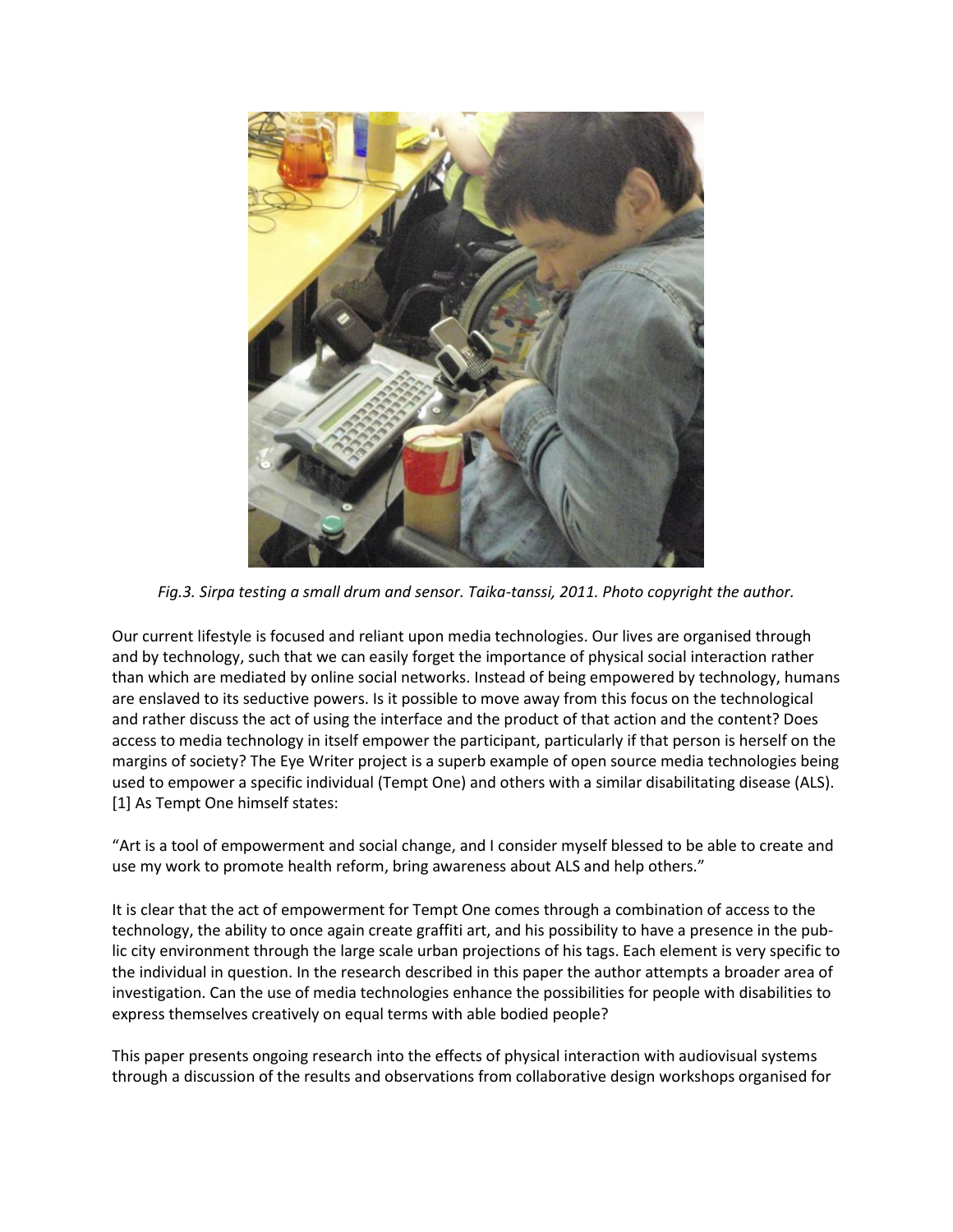a group of people with disabilities. The author, as a media artist, had not considered working with people with disabilities until a visit by a group of students from Beaumont special school to the Lanternhouse International arts centre in the north of England where he was undertaking a residency. As these students with severe cerebral palsy were encouraged to touch and interact with the installation which was on display for them, it became apparent that the colour, form, sound and overall interactive environment they were confronted with provided a powerful and provocative stimulus, causing emotional reactions which surprised their carers. A follow-up visit to the college showed that although well equipped with musical instruments, media and audio software, most solutions were generalized rather than individually tailored to each student's needs. This approach may work for the able-bodied person where we all have approximately the same physical abilities, but for a person with disabilities this can be totally inappropriate and very frustrating for all involved. Together with musician Alan Fitzgerald the author proposed to develop bespoke electronic interfaces for a small group of students. In particular it was hoped to examine the following question: If a unique interface is created specifically for a particular individual, can an examination of the use of this interface lead us to answer questions regarding interface design in general? Unfortunately at the time it was not possible to carry out this project in England, but since the beginning of 2011 the author has been investigating similar themes through participatory design workshops with people with disabilities belonging to the Taika Dance group in Turku, Finland. The majority of the participants are electric wheelchair users and have severely limited use and control of their physical bodies, while some have more mobility. They have their own social networks, yet as a whole they can be regarded as on the margins of society with little voice or visibility. Does access to media technology and the ability to create visual and audio performance lead to a wider social empowerment in society for people like these with disabilities? Does the same effect happen for the wider public at large when they are able to interact deeply with a media art work?

Through a participatory design process, the aim of the workshop sessions has been to develop personal interfaces which might be thought of as bespoke electronic musical instruments made for each individual. Due to the practical difficulties involved with all aspects of the collaboration – logistics, communication, and basic bodily needs – progress has been slow, but fruitful. As this group of people have had no prior possibility to make sound or music, the process started with getting to know each other via "off the shelf" solutions. A midi keyboard and controller were used to provide an immediate experience of actually creating different sounds. Using Max/MSP and Reason software, samples and sound parameters could easily be modified. Sounds were also recorded from the participants own voices and mobile phones to use as samples. Even at this simple level, the experience of hearing one's own voice played back and modified to create interesting or weird sounds was stimulating for the group. Participants soon felt confident to contribute their own ideas and suggestions for the sounds.

The next level of interaction involved gradually introducing different types of electronic sensors and interfaces, allowing the participants to experiment and play with sound in ways that were totally new for them. The author is familiar with using analogue sensors for data collection, interfacing through the Arduino microcontroller to PCs. Now it was necessary to develop methods of using the electronics so that they would not restrict the users' limited physical movements. Fortunately there are many small footprint solutions readily available on the market. The selected solution was to use short range radios to send the data to remote PCs. The X-Bee radio together with an Arduino Fio has so far proven to be the best solution, as radios can be networked to send data simultaneously to one PC. The type of sensors used range from simple flex and pressure sensors, accelerometers, and compass modules, to perhaps the most useful, the 9 DOF Razor IMU which provides angle of orientation data in all directions. [2] The emphasis on hardware development had been on the novel use of existing electronic components and not the actual development of new technology per se, although this does include the creation of custom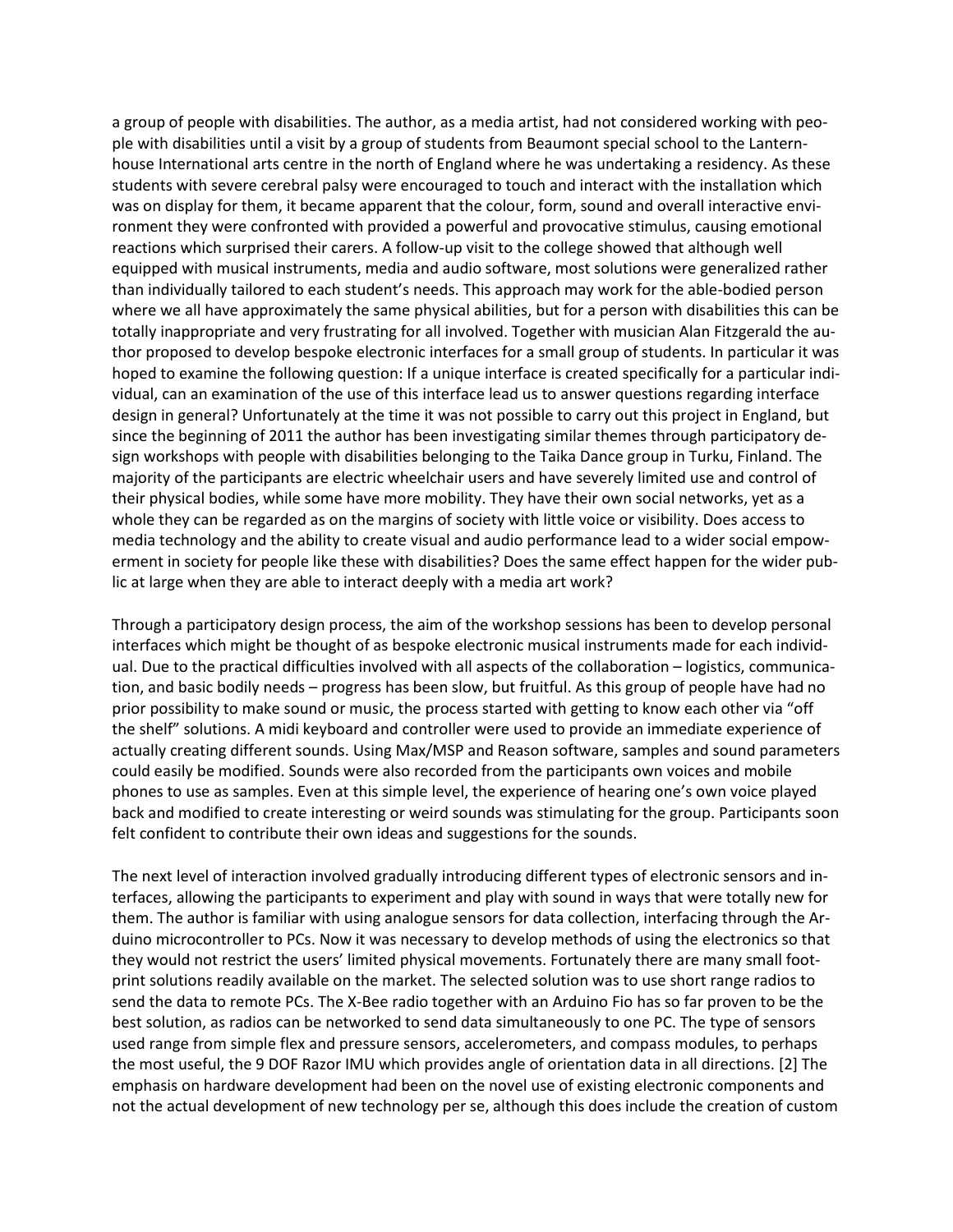sensors and switches using soft circuitry for example. The exploitation of small wireless devices means that the usual restrictions caused by signal wires are removed, and any impediments to the physical body are minimized. The approach used is to concentrate on the movements that the participants are able to make, rather than design an interface that they would have to adapt to.

The focus is on ABILITY rather than DIS-ability. They play according to their own abilities, and can focus on developing that skill. The aim is to discover appropriate forms of interface and sound according to each person's physical abilities and musical interest. The dynamics of social interaction between the members of the group is also mediated by the technology. It can be observed that there is an eagerness to be the one performing. At the current stage of the project only one or two people have been able to use the interfaces simultaneously. Now that the physical abilities of each of the members have been understood, appropriate personalised interfaces are under development.

As much as possible the motivation for the design of these interfaces comes from the participants themselves as they experiment with the prototypes. One example is a control interface made as a cushion for a wheelchair user – she can control media and play sounds by shifting her weight on the chair. Made with Arduino and Open Frameworks, the interface is very sensitive, intuitive and fun to use. It can be thought of as a dance mat for wheelchair users, yet it is equally useable by the able-bodied. This is at the core of the research: through the development of new media interfaces for a small group of very particular people, gain insight into empowerment through human interaction with audio visual systems in general. Even though the participants have sensory systems different to the regular population, the goal is to make this difference invisible through the medium of the art performance. With the Taika Dance group the aim is to perform publically at the end of 2011.

The use of computer mediated technologies opens up further possibilities for social interaction. Networked technologies, such as video, audio and telematic control of devices allow these physically challenged participants to interact with others over large distances (such as Finland-UK). There is the potential to enable people with disabilities to collaborate remotely and perform highly advanced works to a geographically dispersed public audience. The use of telematic and virtual spaces allows flexibility in developing personal navigable space for each participant – finding the comfort zone for each individual is extremely important when they may not feel comfortable exposing their physical self to a live audience, but a tele-mediated performance maybe an exciting and liberating alternative. The author can foresee other groups of users/participants such as older people making use of these same systems to create their own networked performative works, mixing the security of their personal space with the empowerment of performing to a virtual audience online.

Collaborative performance shifts interaction and participatory behaviour onto a social level. The research aims to develop a methodology for observing the changing role of creator-interactor-viewer and the effects on the social interaction of the participants. How does narrative structure and a shared sense of social space lead towards development of temporary community? In the case of the Taika Dance group, the participants are already known to each other, but through the performative act they are able to transform their own self-image and their perceived role in society. They become activators of their own destiny for that moment in time – they are no-longer abject objects on the margins of society but proud performers in their own right. These works enable investigation of enactive engagement in collaborative activity with playful, participatory artworks, environments and performances. These include accessible and easy use – easy control interfaces that give inexperienced users control over creative acts and allow them to explore artistic experience through their natural body movements and perceptually guided actions.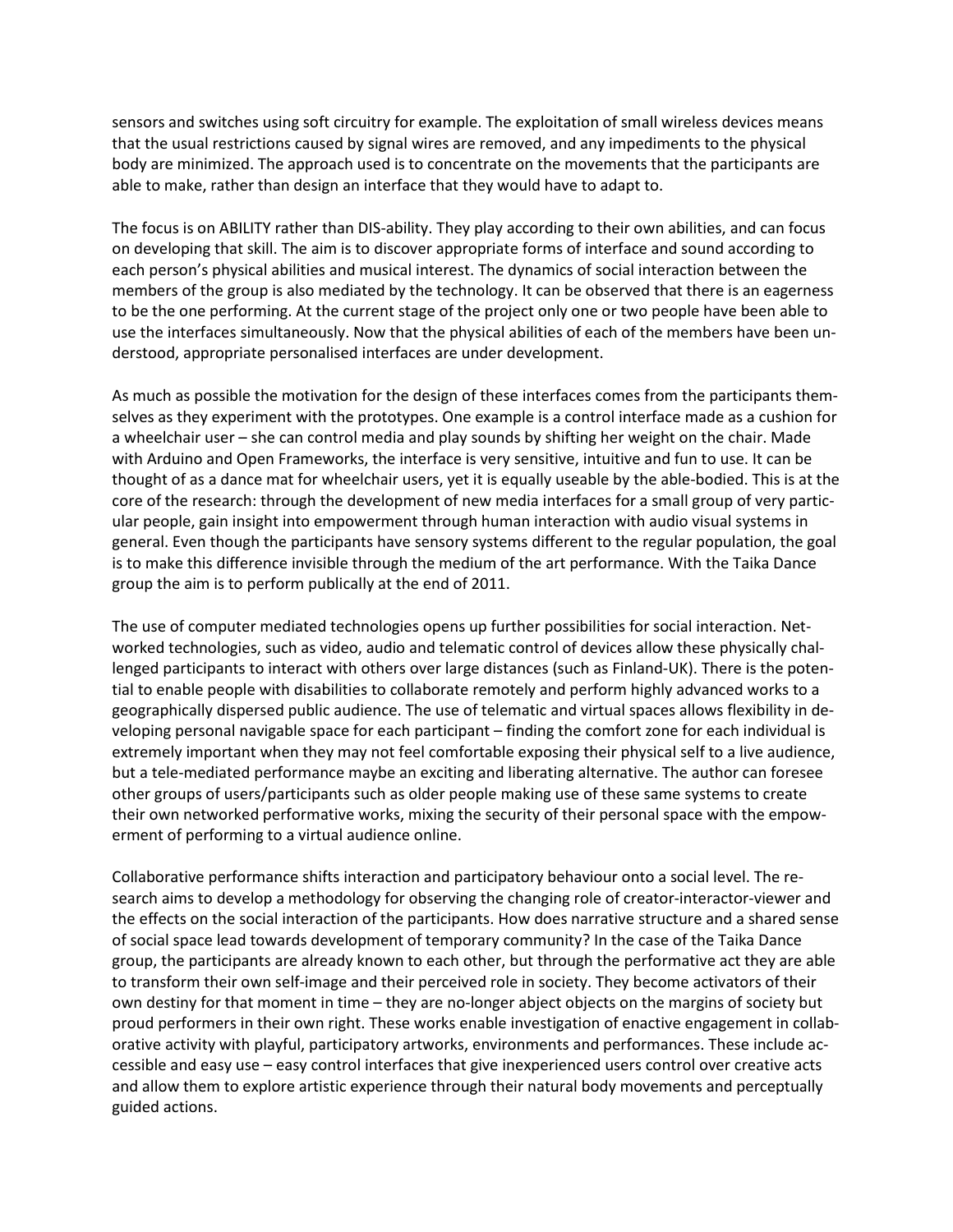The dialectical method facilitates the benchmarking of the generalist approach with that of the highly defined individually focused approach. By focusing on people with special needs (brain damage, physical handicap) in this case, the research adds to the discussion of reactions to interaction stimuli and control in the average adult human. Just as the blind person's sense of hearing is amplified, so it may be that someone with severely limited movement can actually have an acute sense of control over a range far too limited for the normal person to perceive. Work by Saranjit Birdi with special needs patients in the UK supports this proposition. [3] The bespoke device or environment designed for the individual also acts as a window into their world, as we are able to experience the physical or virtual world through their interface, their experience. In particular Merleau-Ponty's discussion of the body schema illustrates how examination of a unique individual helps us to understand the wider landscape. [4]

As is alluded to in the title of this paper, the motivation for the research is to understand if and how social empowerment can be orchestrated through interaction with media artworks. Can a disruption or disturbance of institutionalized conditioning according to class, education, gender and physical abilities be affected by careful design and presentation of the interactive artwork? It is vital that the interactive experience invites and encourages social interaction between the participants themselves, as it is only through social activity that the self-image can be positively developed. Can the artwork create a community of presence, an opportunity for living in the moment leading to unpredictable (inter)activity within the social group? The artistic TAZ (Temporary Autonomous Zone) acts as a revealing agent within society using the tools of poetic terrorism to disrupt the status quo. [5] Hakim Bey's concept of the Temporary Autonomous Zone has been proposed by Geert Lovink as a model for network based communities of interest. [6] Having worked extensively with 3D virtual communities in the past, the author can say that the behaviours observed in physically interactive environments can be identical to those seen in the TAZ of virtual communities. The physical artwork (environment, installation) becomes a point of focus for social interaction AND empowerment, as the normal rules of engagement within the public (museum) space are temporarily ignored in favour of those created by the participants themselves. We are forced to reappraise the traditional models for spectator vs. artist, as new tools and technologies allow the barriers to interaction to become transparent. The role of the artist or designer changes to become that of a facilitator or producer for a larger group of participants. In fact, the artist creates the situation, and the possibilities for others to bring to life, and accordingly the role of the artist as the author becomes less significant. Curator and theorist Nicolas Bourriaud regards that we have passed into a new "altermodern" era where artistic production is concerned with the weaving of "relationships" between people and things, where the artist "viatorises" objects to build narratives through "post production" techniques – the re-use of artefacts, sampling, a mixing of cultures and signs. [7] The discourse, the social activity, becomes the work itself.

By contrasting the generic with the specific, this research has set out to uncover new information about the benefits, desire and motivation to interact with complex technologically driven systems, as well as proposals for rules and methods for the creation of artistic communities of presence. The work together with Taika Dance encourages and enables creative expression by the participants beyond their everyday norms. The eventual goal is to have an understanding of how to enable deep audience participation in live performative events and interactive environments through their interaction and control of audiovisual and robotic systems.